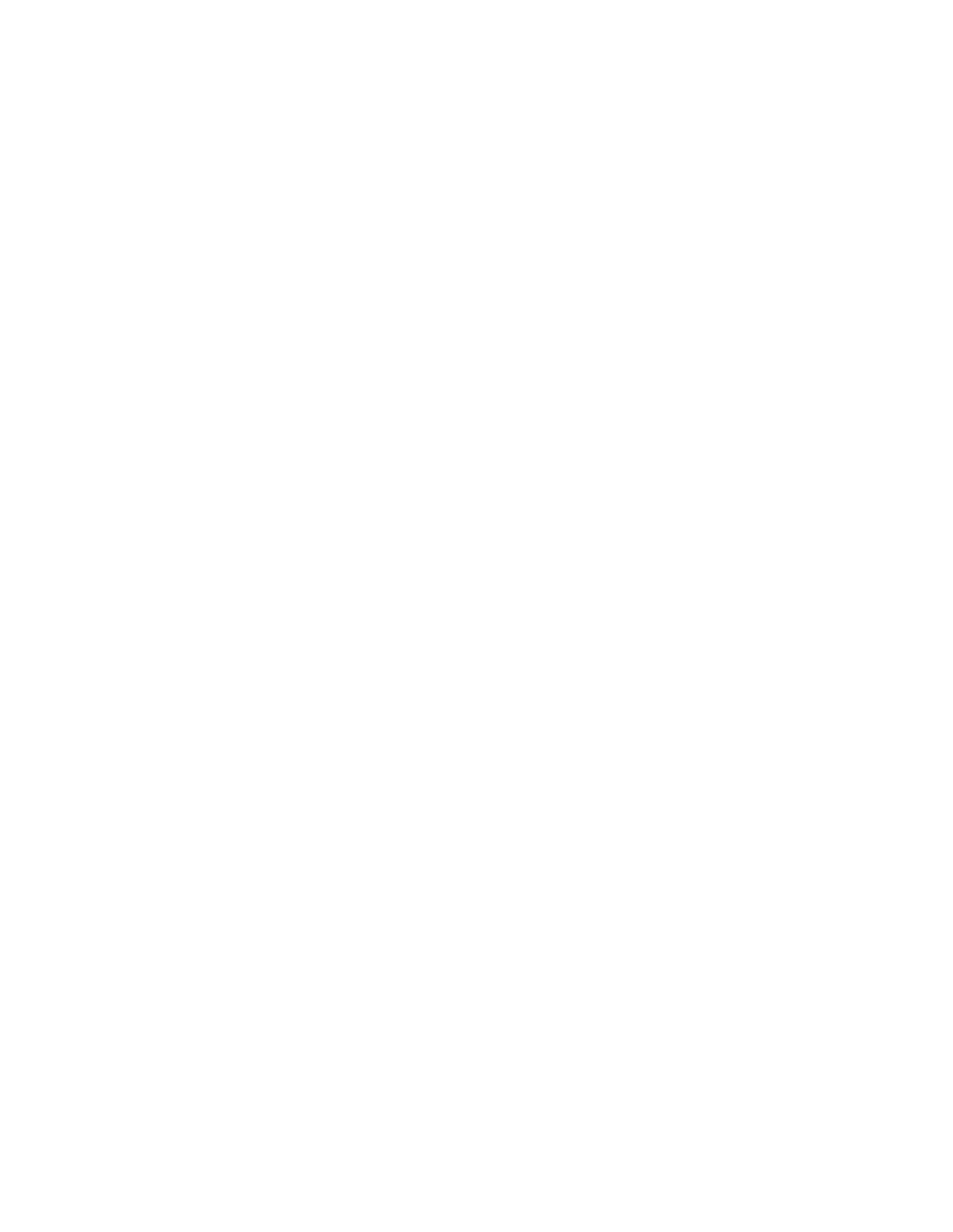



**Maryland Department of the Environment** 

# FROG MORTAR CREEK WATER CONTACT ADVISORY

The Maryland Department of the Environment's (MDE) Land Restoration Program, through its Controlled Hazardous Substance Enforcement Division, is overseeing Lockheed Martin Corporation's (Lockheed Martin) environmental assessment and cleanup activities related to the release of chlorinated solvents and metals from areas around Martin State Airport in Middle River, Baltimore County, Maryland. In connection with this assessment, MDE is issuing a water contact advisory for the waters adjacent to the shoreline of the airport.

## **What is the problem with Frog Mortar Creek near Martin State Airport?**

Under MDE's oversight, Lockheed Martin has conducted environmental assessment activities at and around Martin State Airport. As part of those activities, Lockheed Martin collected surface water samples in March 2011 from the shoreline along Frog Mortar Creek. The chlorinated solvents Trichloroethene (TCE), cis -1,2 Dichloroethene (CIS-1,2) and Vinyl Chloride (VC) were identified in some surface water samples at levels that exceed MDE recommended lifetime risk screening levels. These risk estimates, which are based on lifetime exposures, are inherently conservative and do not represent any short-term health hazards.

MDE requested that Lockheed Martin sample the surface water more frequently to determine the extent of the problem and whether seasonal trends exist. The data collected over the past year indicates that contaminant levels are highest during cooler weather, from fall through late spring and lower during the summer months, but the discharge of the three chlorinated solvents from the subsurface into the surface water is constantly changing. As the discharge is affected by wind, rainfall and temperature, it is impossible to predict for any given day whether levels of contamination will exceed lifetime risk levels.

#### **Why is MDE issuing a water contact advisory? What does this mean?**

Out of an abundance of caution, MDE is issuing a water contact advisory. MDE recommends that people be aware of the potential risks and limit their exposure through swimming or wading in the waters adjacent to Martin Airport on the south shore of Frog Mortar Creek. The area of concern begins at the beach immediately adjacent to the



Maryland Department of the Environment 1800 Washington Boulevard | Baltimore, MD 21230-1718 | www.mde.state.md.us 410-537-3000 | 800-633-6101 | TTY Users: 800-735-2258 Martin O'Malley, Governor | Anthony G. Brown, Lt. Governor | Robert M. Summers, Ph.D., Secretary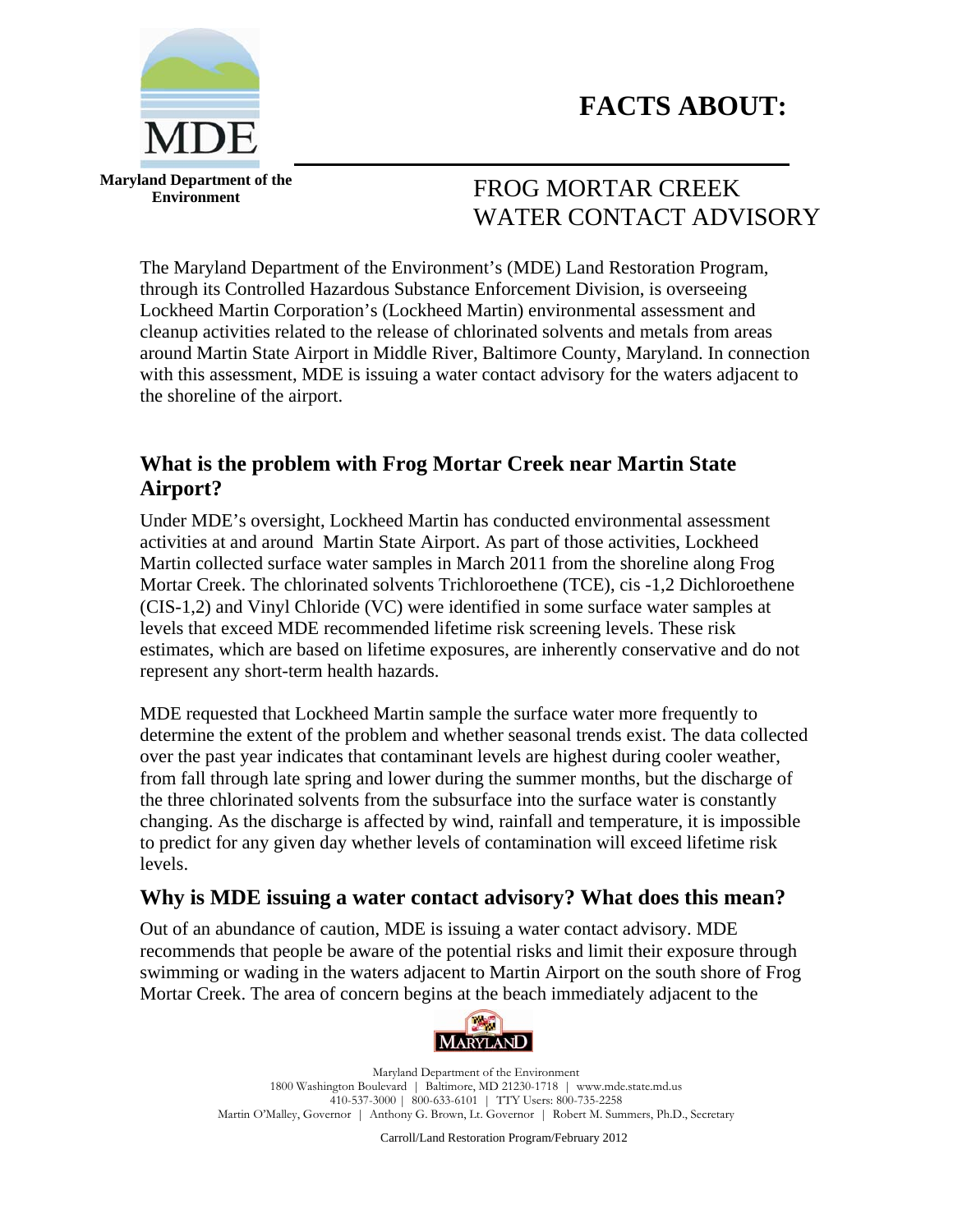southern end of the Air National Guard structures and continues in a southeasterly direction for 2,000 feet. The map below shows the area for which MDE is issuing its advisory.



Signs will be placed on the shoreline in the affected area to advise boaters and swimmers. The advisory will be on MDE's website, and the Department will issue public notice as appropriate. We anticipate posting the advisory in February 2012.

Lockheed Martin is proposing a treatment system to capture and treat groundwater prior to it entering the creek. Until the system can be approved and constructed, and reductions in surface water concentrations are confirmed, the water contact advisory will remain in place and monitoring will continue to be used to evaluate whether additional steps are needed to protect the health of people using the creek.



Maryland Department of the Environment 1800 Washington Boulevard | Baltimore, MD 21230-1718 | www.mde.state.md.us 410-537-3000 | 800-633-6101 | TTY Users: 800-735-2258 Martin O'Malley, Governor | Anthony G. Brown, Lt. Governor | Robert M. Summers, Ph.D., Secretary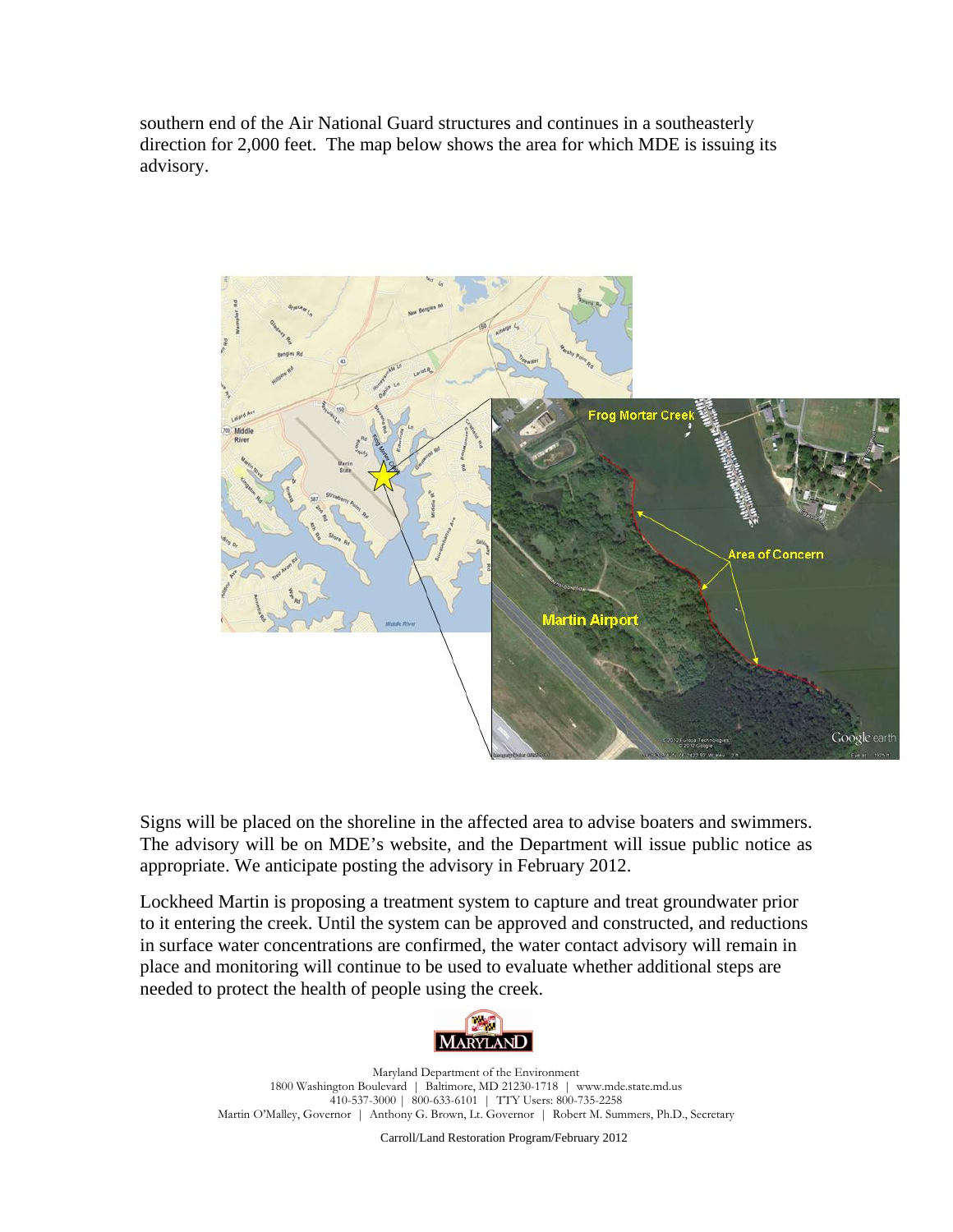#### **Is this a ban on swimming in this area?**

No. The contaminants in the sampling results are not at a level that merits a prohibition against swimming in this area. The contaminants at the levels measured do not present an acute health risk. They represent lifetime risk estimates and are developed to be conservative and protective of all potential users.

#### **How often would I be able to swim there and still be safe?**

The calculations assume that someone beginning as a small child who spends four hours a day in the water, 70 days a year over 30 years could have a slightly greater cancer risk, based on a statistical analysis. Swimming less frequently than this estimate will lower the potential health risks. MDE generally requires remedial measures be put in place for cancer risks in excess of 1 in 100,000 over the course of a lifetime. Based on the current contaminant concentrations in the area of concern, reducing swimming activities to less than four hours a day and approximately 20 days a year during the summer months would result in risk levels within the MDE acceptable lifetime cancer risk range. Any person should choose the risk level with which they feel comfortable. This is personal decision.

#### **What are the levels of these compounds that have been detected, and what levels are allowed as safe?**

The swimming screening levels that are currently being used for this site for cis-1,2- Dichloroethene, TCE and vinyl chloride are 300 ppb, 10 ppb and 0.7 ppb, respectively. The levels of each of the three compounds have varied seasonally and between sampling locations. The average cis-1,2-Dichloroethene and TCE concentrations were below their swimming screening values in all three 2011 swimming season rounds. The highest level of vinyl chloride has been 140 parts-per-billion (ppb), found adjacent to the Dump Road Area shoreline in March 2011, when swimming was unlikely due to the time of year. The highest observed summertime level of vinyl chloride has been 32 ppb, identified in July 2010. The average vinyl chloride concentration in June met the screening level of 0.7 ppb, the combined average of June and August results was 0.9 ppb and the combined average of June, August and September results was 1.8 ppb. The overall summertime average increased primarily due to an elevated concentration of vinyl chloride of 21 ppb at location SW-38 in September 2011.

## **What are the potential health impacts of TCE, cis-1,2 dichloroethene, and vinyl chloride?**

Trichloroethene, known as TCE, breaks down and forms "daughter" byproducts. TCE and two such byproducts, cis-1,2-dichloroethene and vinyl chloride, are found in groundwater at Martin State Airport and in Frog Mortar Creek. Vinyl chloride is the most toxic of the "daughter" compounds, so the vinyl chloride levels that regulators consider to



Maryland Department of the Environment 1800 Washington Boulevard | Baltimore, MD 21230-1718 | www.mde.state.md.us 410-537-3000 | 800-633-6101 | TTY Users: 800-735-2258 Martin O'Malley, Governor | Anthony G. Brown, Lt. Governor | Robert M. Summers, Ph.D., Secretary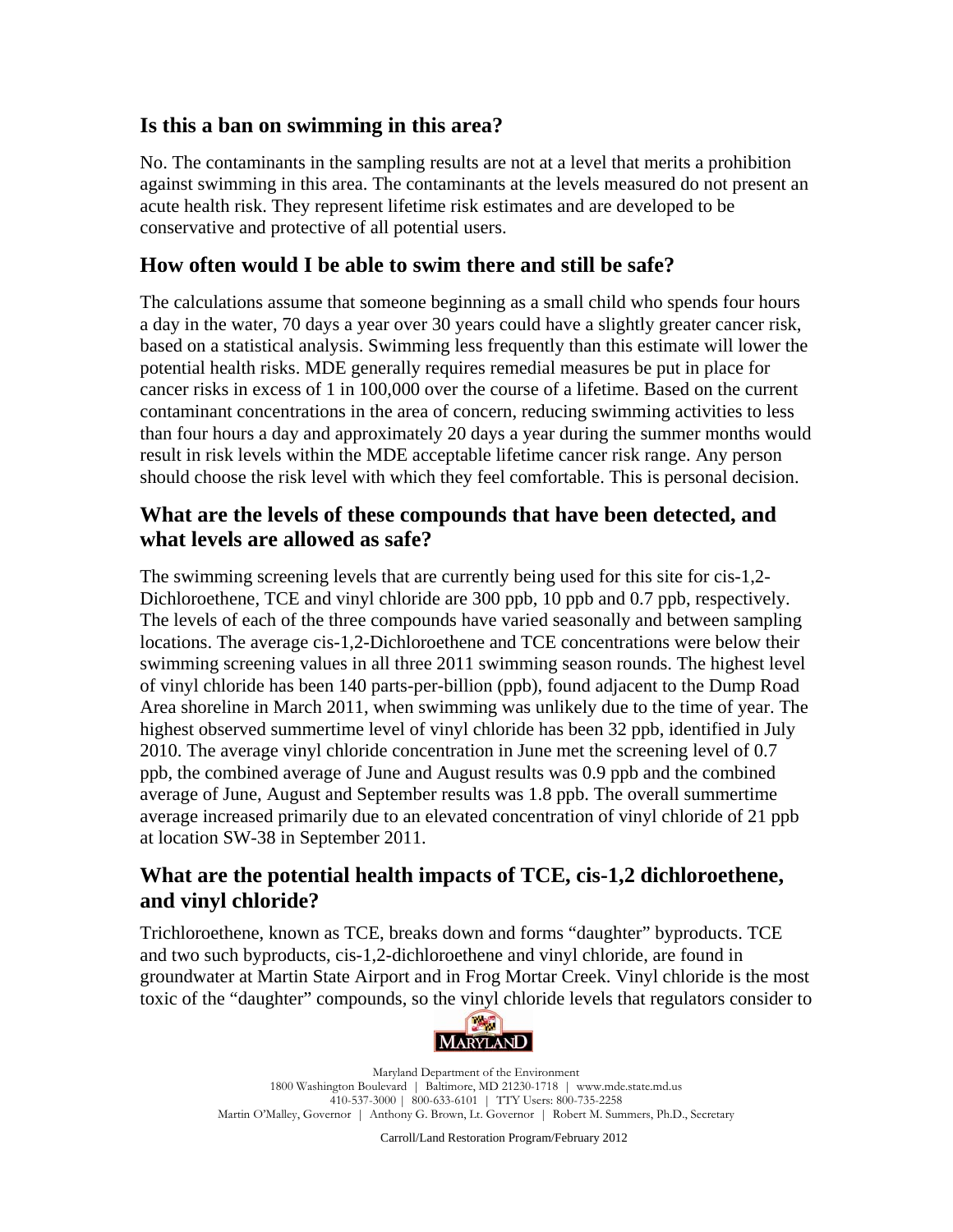be safe – or "allowable" – are extremely low.

Studies have shown that some people exposed to high concentrations of these chemicals may have an increased risk of cancer. People can potentially be exposed to these chemicals while swimming by accidentally ingesting water and by direct skin contact.

For additional information on the potential health impacts of TCE, cis-1,2-dichloroethene and vinyl chloride, the federal Agency for Toxic Substances and Disease Registry (ATSDR) provides summaries about TCE, cis-1,2-dichloroethene and vinyl chloride and their health effects. These fact sheets can also be obtained directly from ATSDR at:

- Trichloroethene (TCE) http://www.atsdr.cdc.gov/tfacts19.pdf;
- cis -1,2 Dichloroethene (CIS-1,2) http://www.atsdr.cdc.gov/tfacts87.pdf; and
- Vinyl Chloride (VC) http://www.atsdr.cdc.gov/tfacts20.pdf.

Any personal health-related questions should be consulted with a personal physician.

## **What happens to the chemicals when they reach Frog Mortar Creek?**

The nature of these chemicals is to evaporate, or volatilize, which is why they are known as volatile organic compounds, or VOCs. Sampling indicates these chemicals appear to be entering Frog Mortar Creek in the sediments closest to the shoreline near the Dump Road Area. Through dilution, dispersion, and volatilization, the concentrations generally decrease further away from the airport shoreline. Higher water and air temperatures and tidal movements cause volatilization and mixing, continuing the process of lessening the effects of these VOCs.

## **My family and I have been swimming at Frog Mortar Creek for years. Should we be concerned?**

Historical information suggests that contamination sources present along the perimeter of Frog Mortar Creek have existed for some time but have only recently been discovered due to advances in screening technologies and extensive efforts to identify and clean up historical sources of contamination.

Based on the current contaminant concentrations in the area of concern, reducing swimming activities to less than four hours a day and approximately 20 days a year during the summer months would result in risk levels within the MDE acceptable lifetime cancer risk range.



Maryland Department of the Environment 1800 Washington Boulevard | Baltimore, MD 21230-1718 | www.mde.state.md.us 410-537-3000 | 800-633-6101 | TTY Users: 800-735-2258 Martin O'Malley, Governor | Anthony G. Brown, Lt. Governor | Robert M. Summers, Ph.D., Secretary